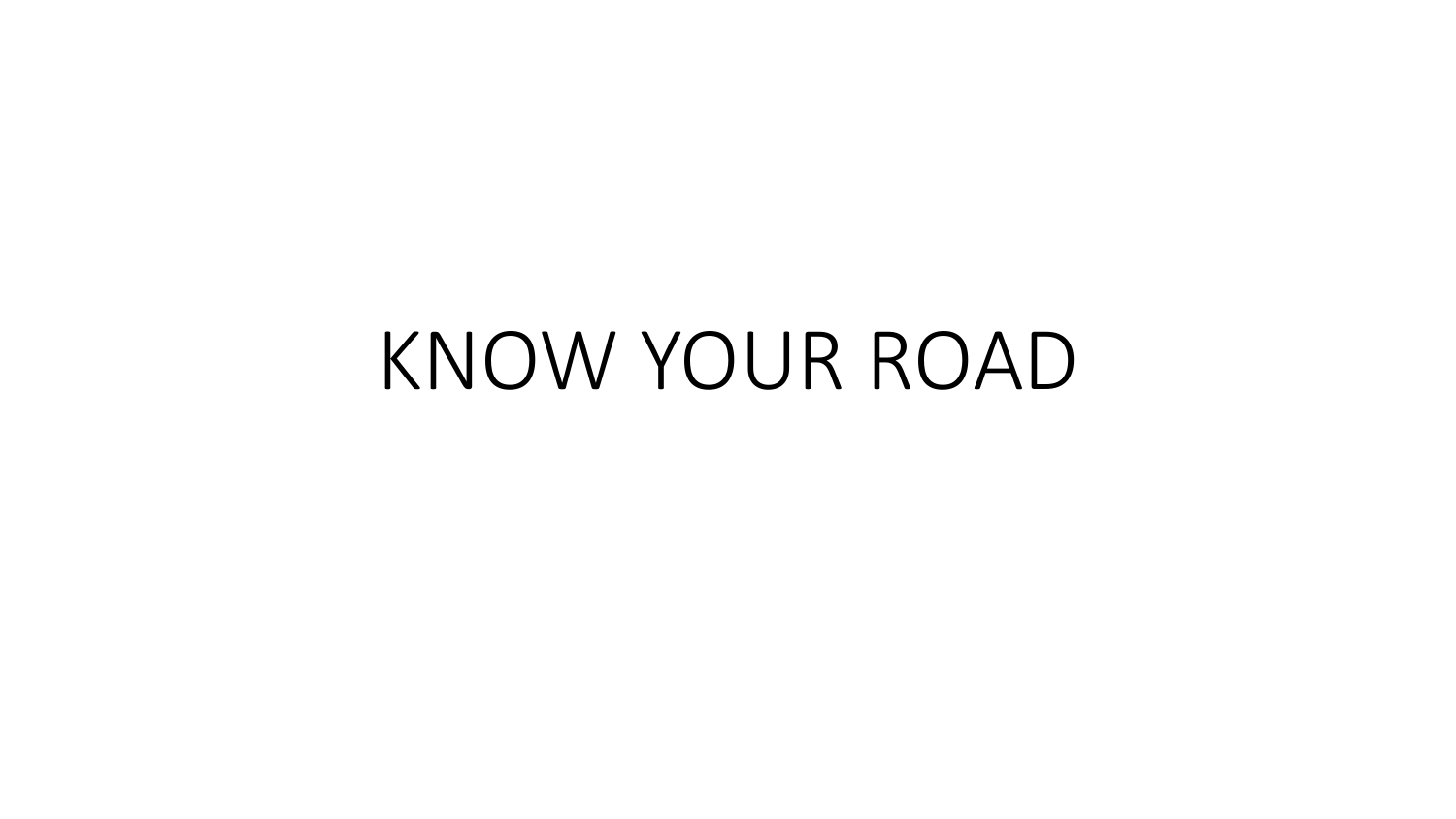- Public versus private
	- Who maintains?
	- What records or restrictions exist?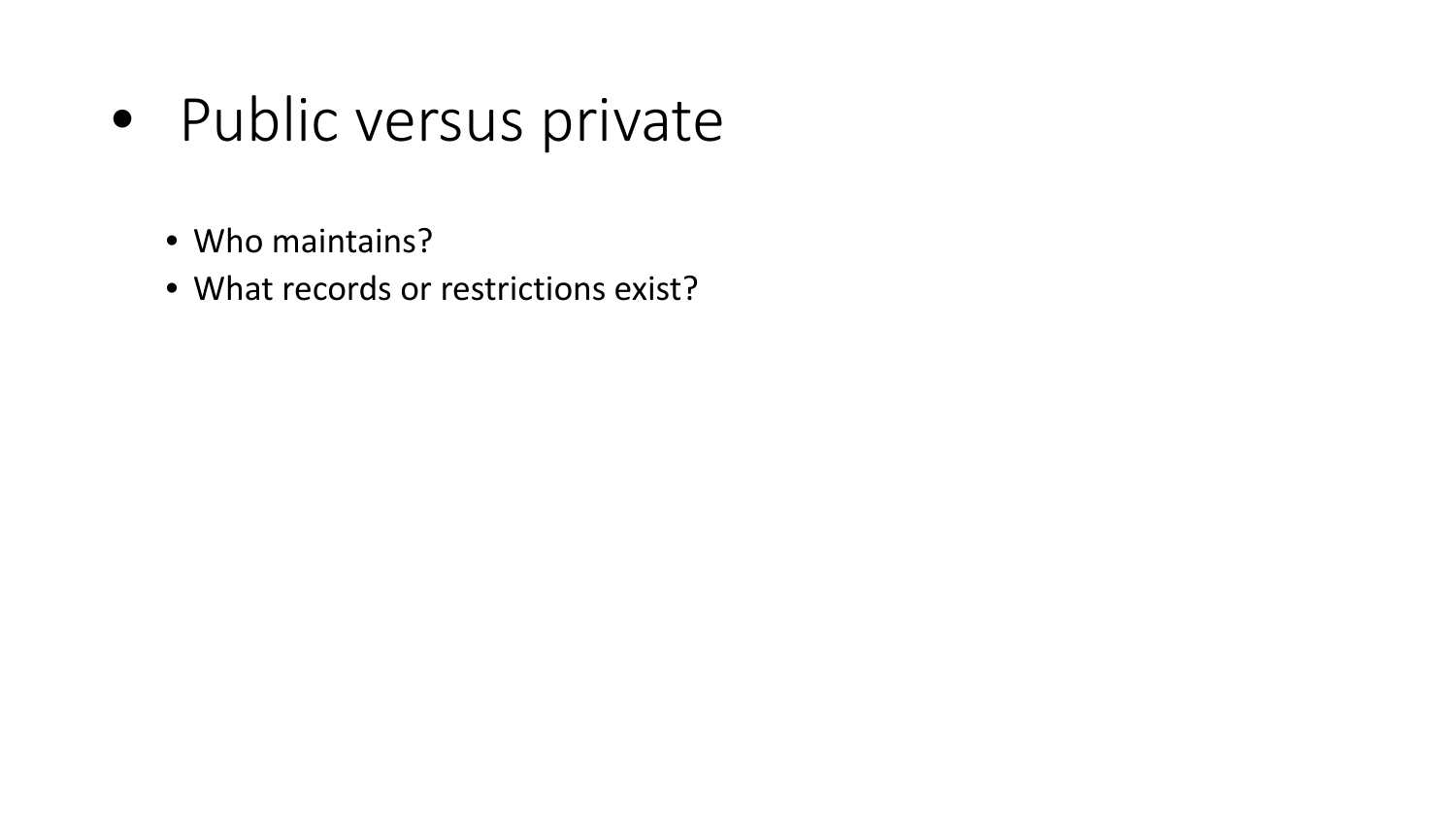### • Who owns the land embodying the road?

- Public highway presumption of abutter ownership to centerline
- Records of conveyance of fee interest to Association
- Description of shared interests in deeds and subdivision covenants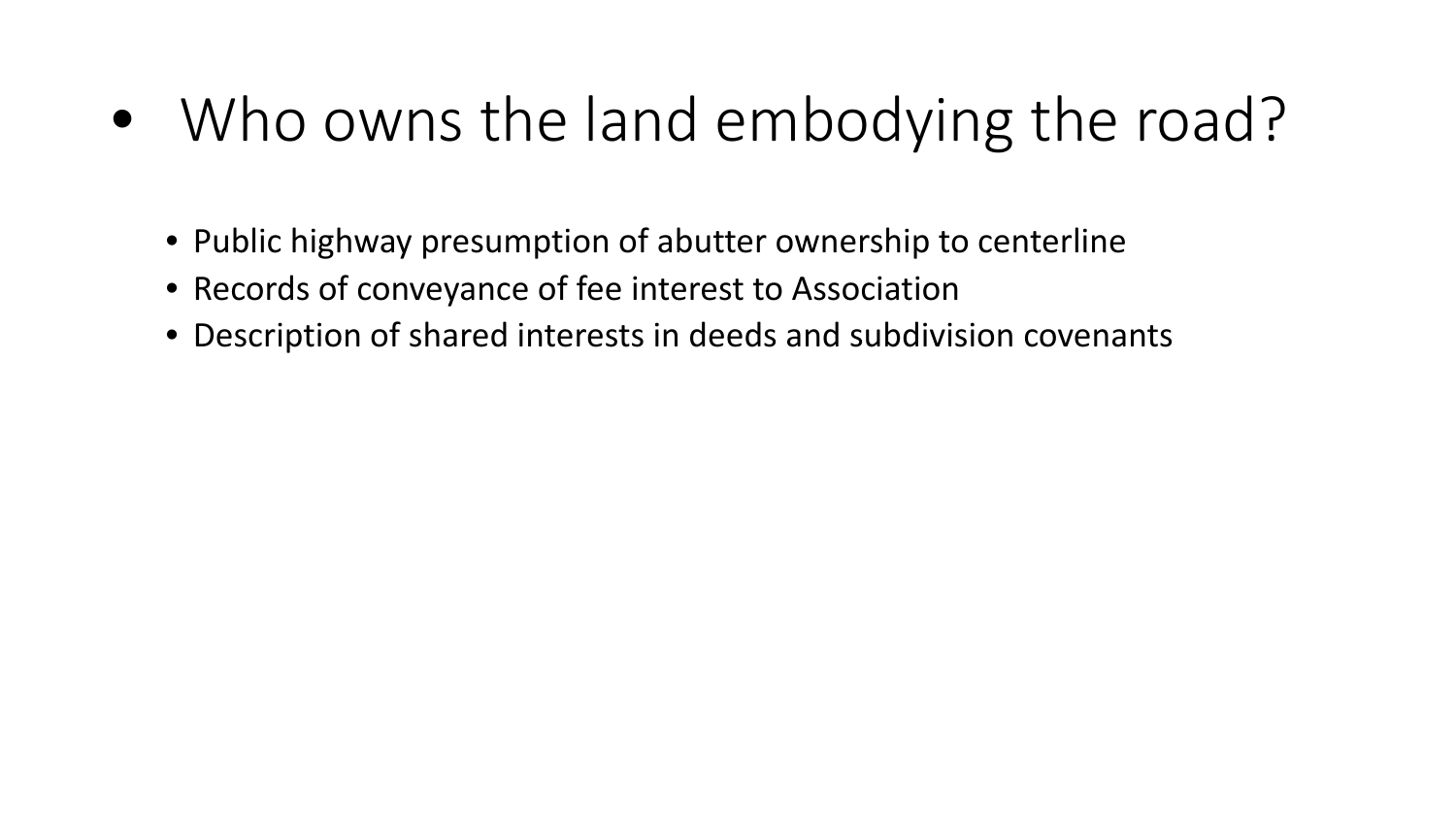### • Is it where it's supposed to be?

- Historical records of layout
- Subdivision plans
- Deeds for common lands from original subdivider
- Individual lot descriptions in relation to road
- Monumentation on the ground consistent with record evidence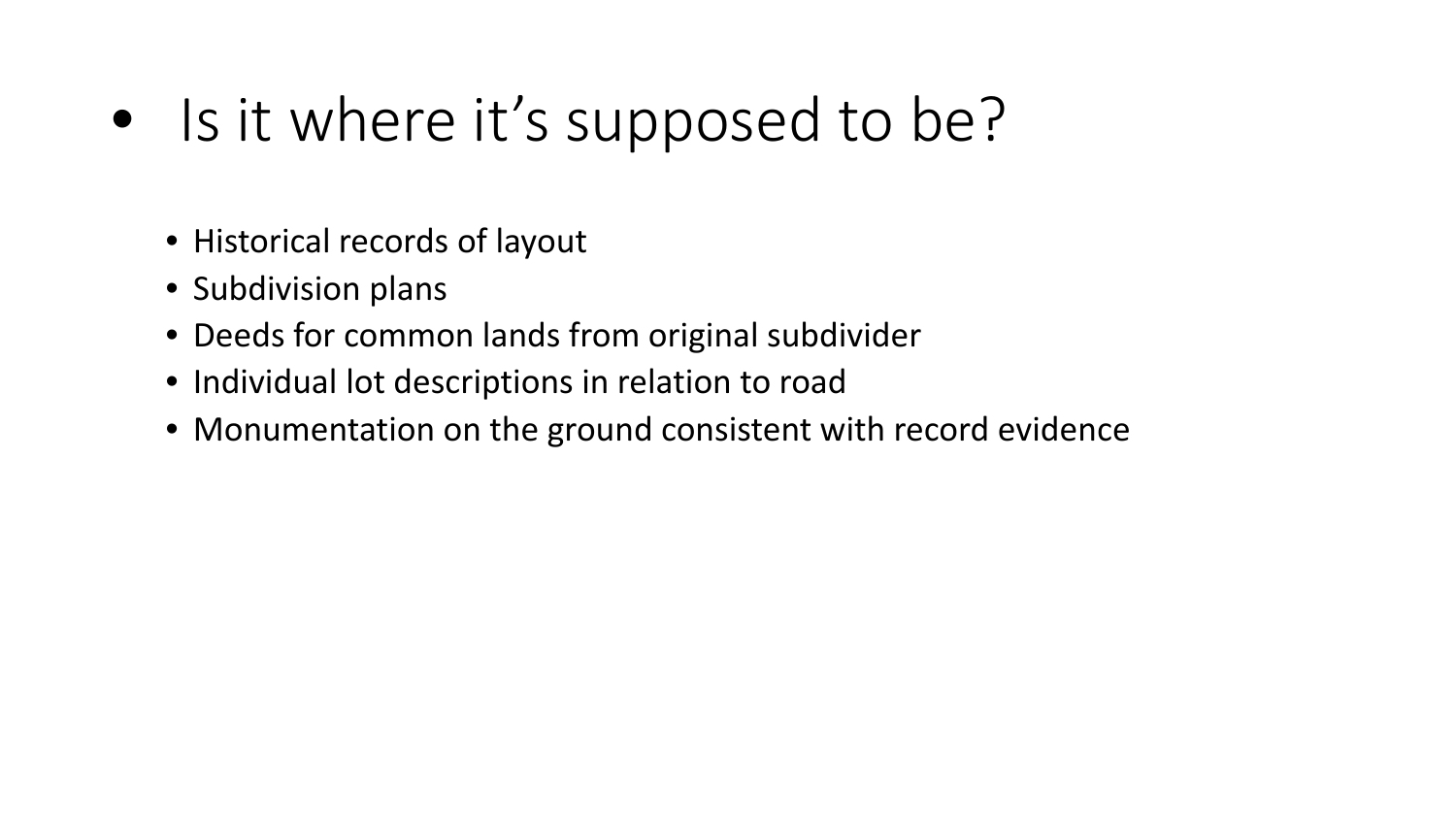## Now That You Know Everything Possible About Your Road…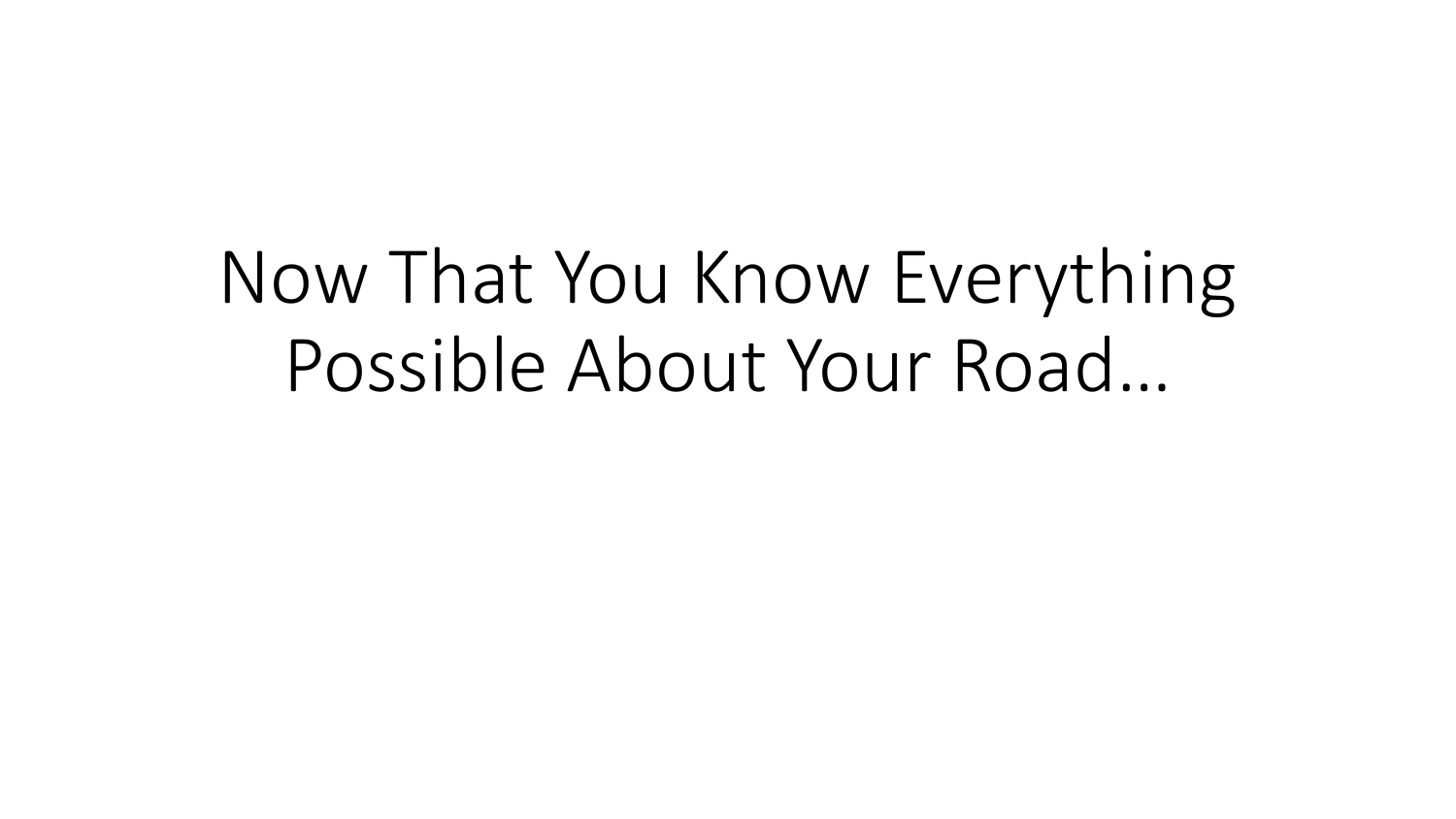- Who is obligated to maintain?
	- Actual versus constructive notice
	- Involuntary Membership
	- HOA Enforcement Tools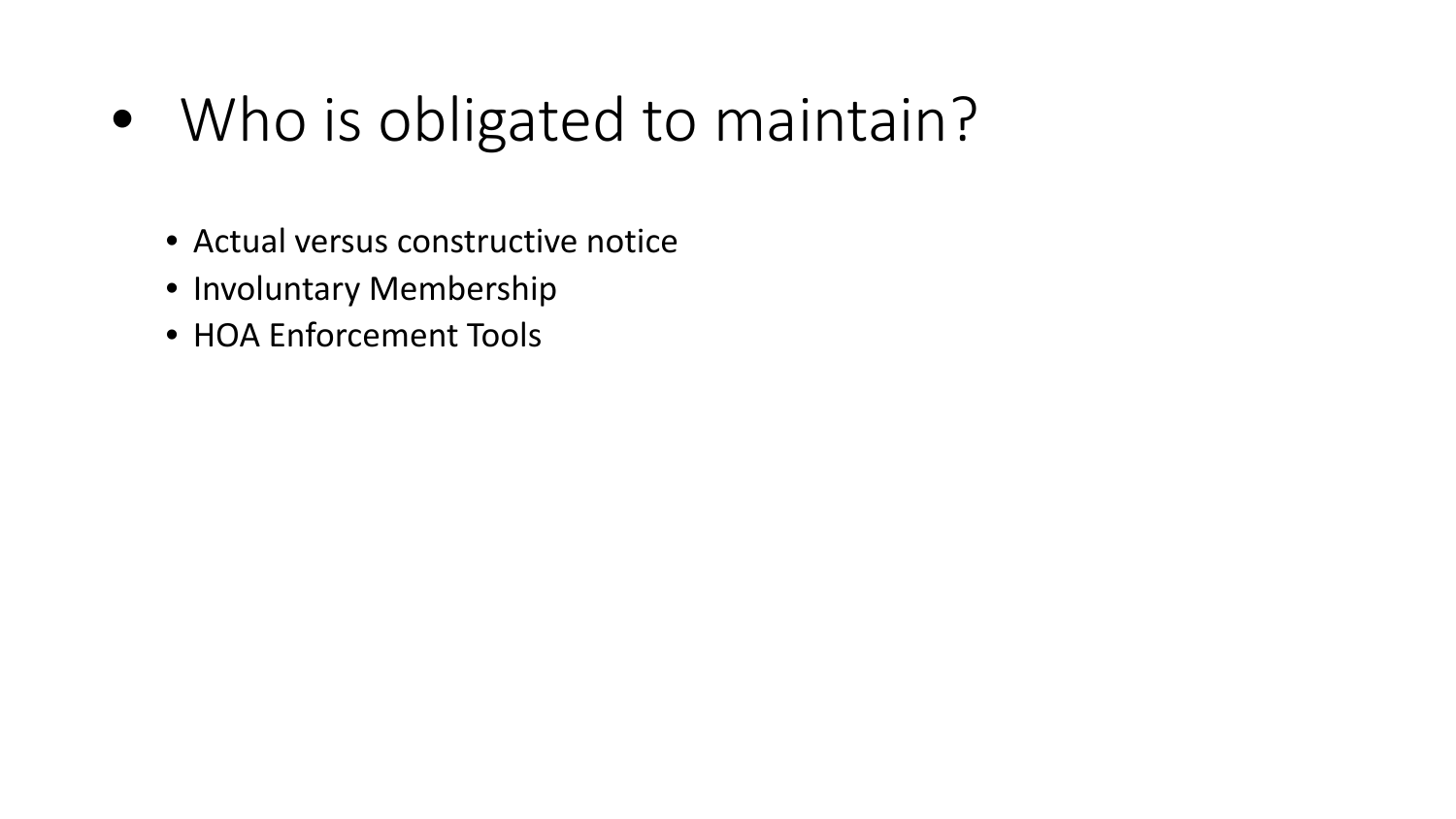### • What if it's not where it's supposed to be?

- Encroachments by road onto private property
- Private property encroachments onto road
- Lot Line Adjustment vs. boundary line agreement
- Adverse possession/prescriptive easement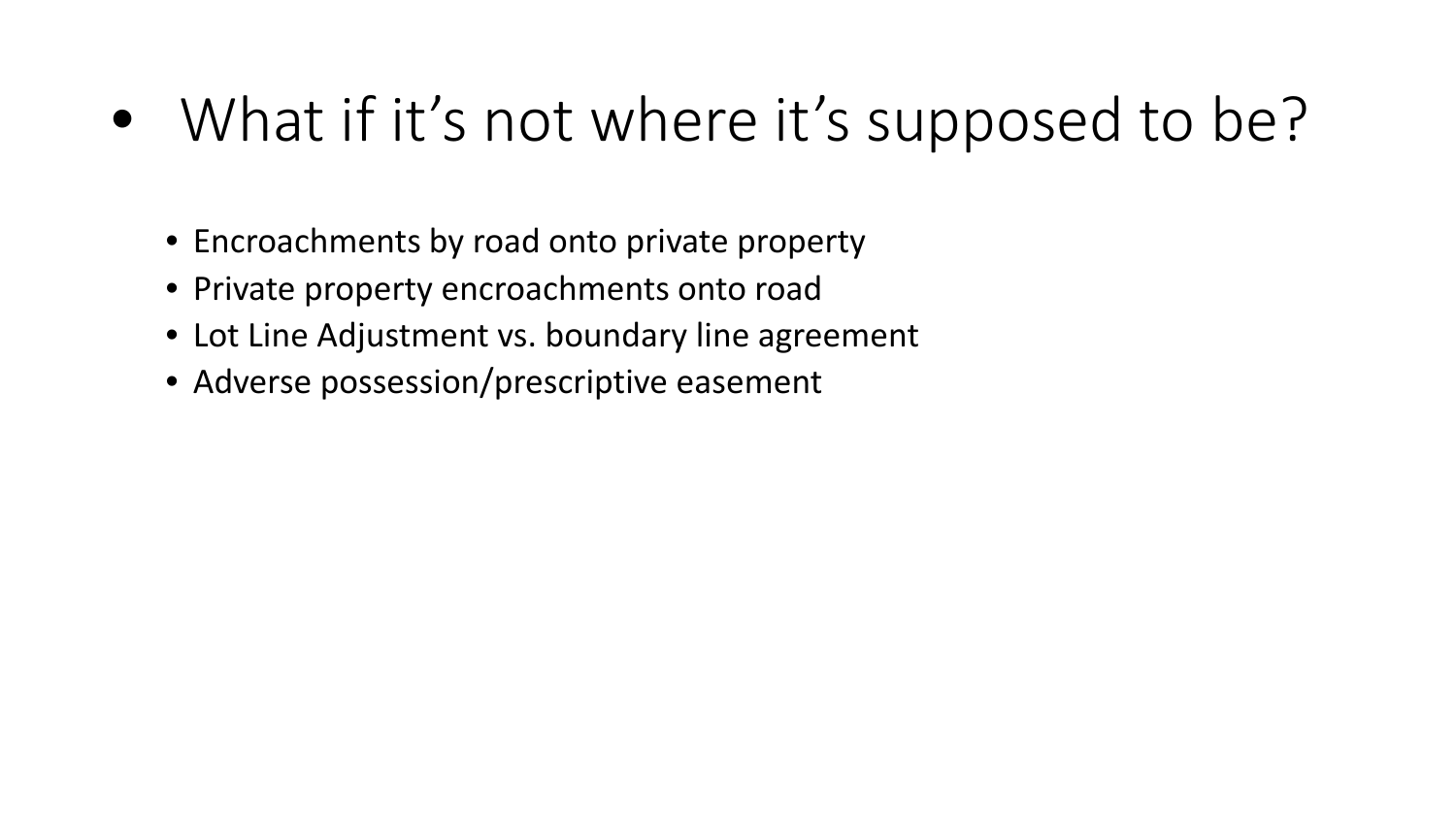## Better Also Know A Few Things About Your Association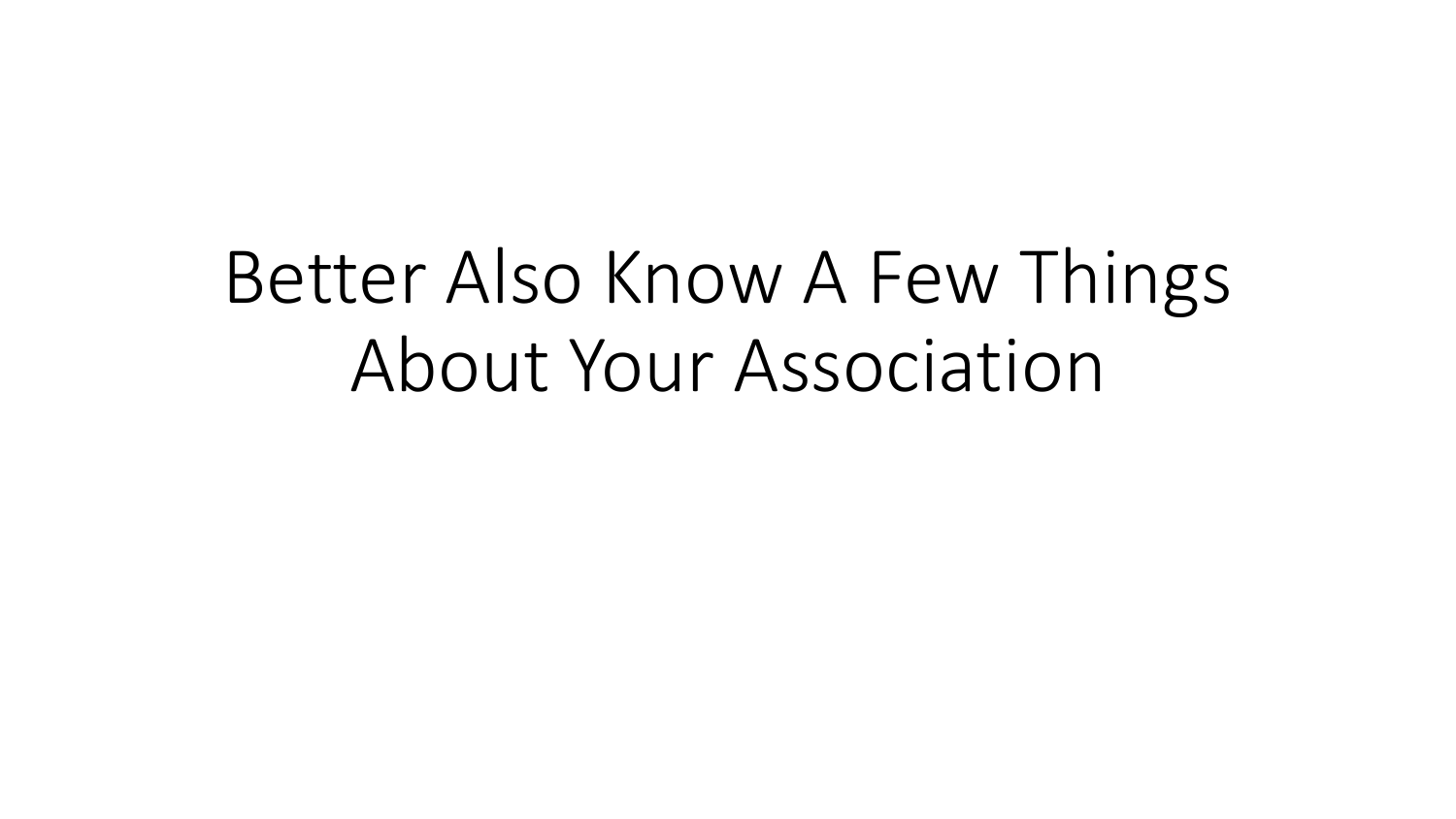- Does it even legally exist?
- Are there bylaws are they working?
- Officer and director authority and liability
- Assessments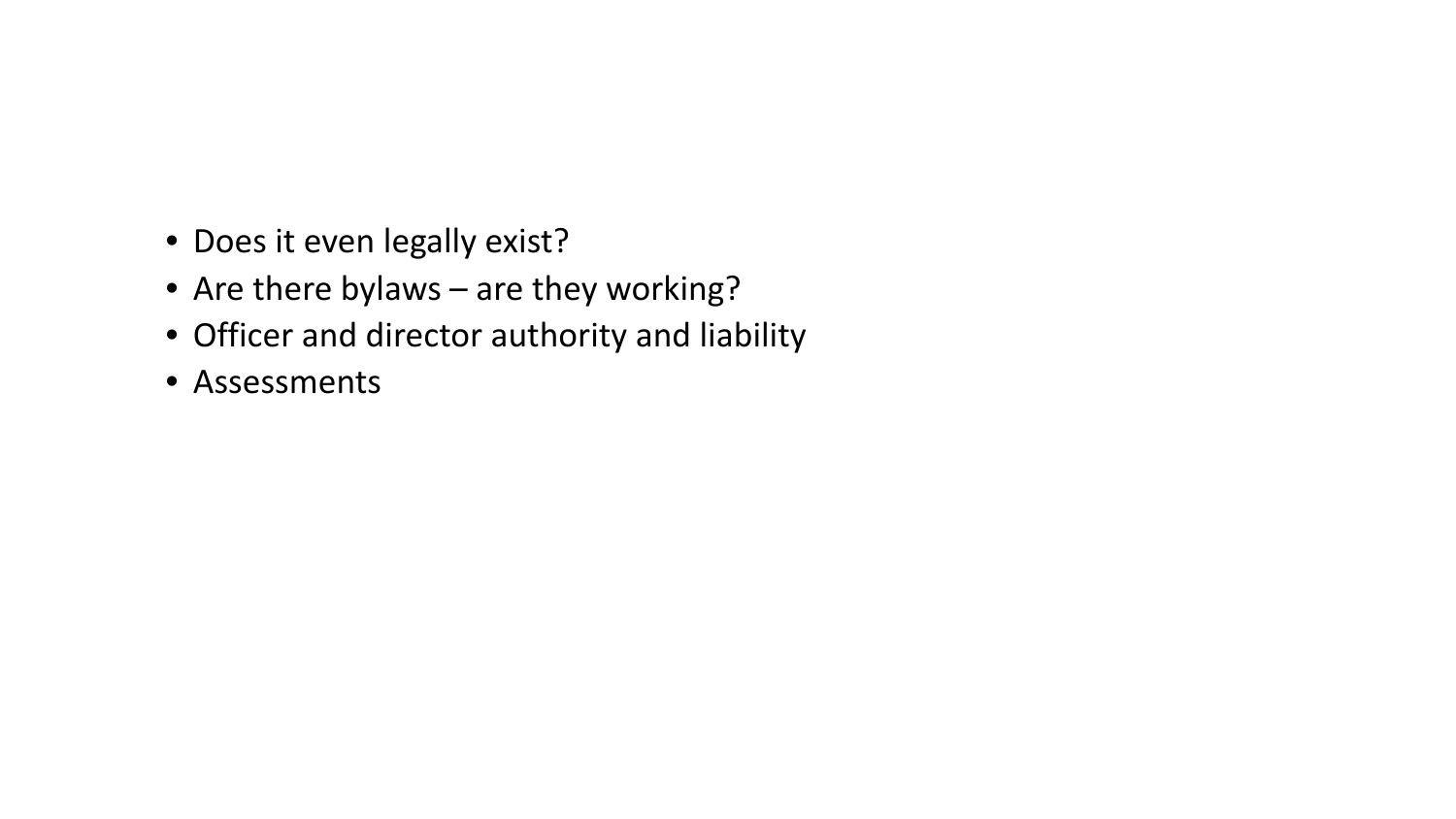# Best Practices for HOA's to Minimize Liability and Member Discontent